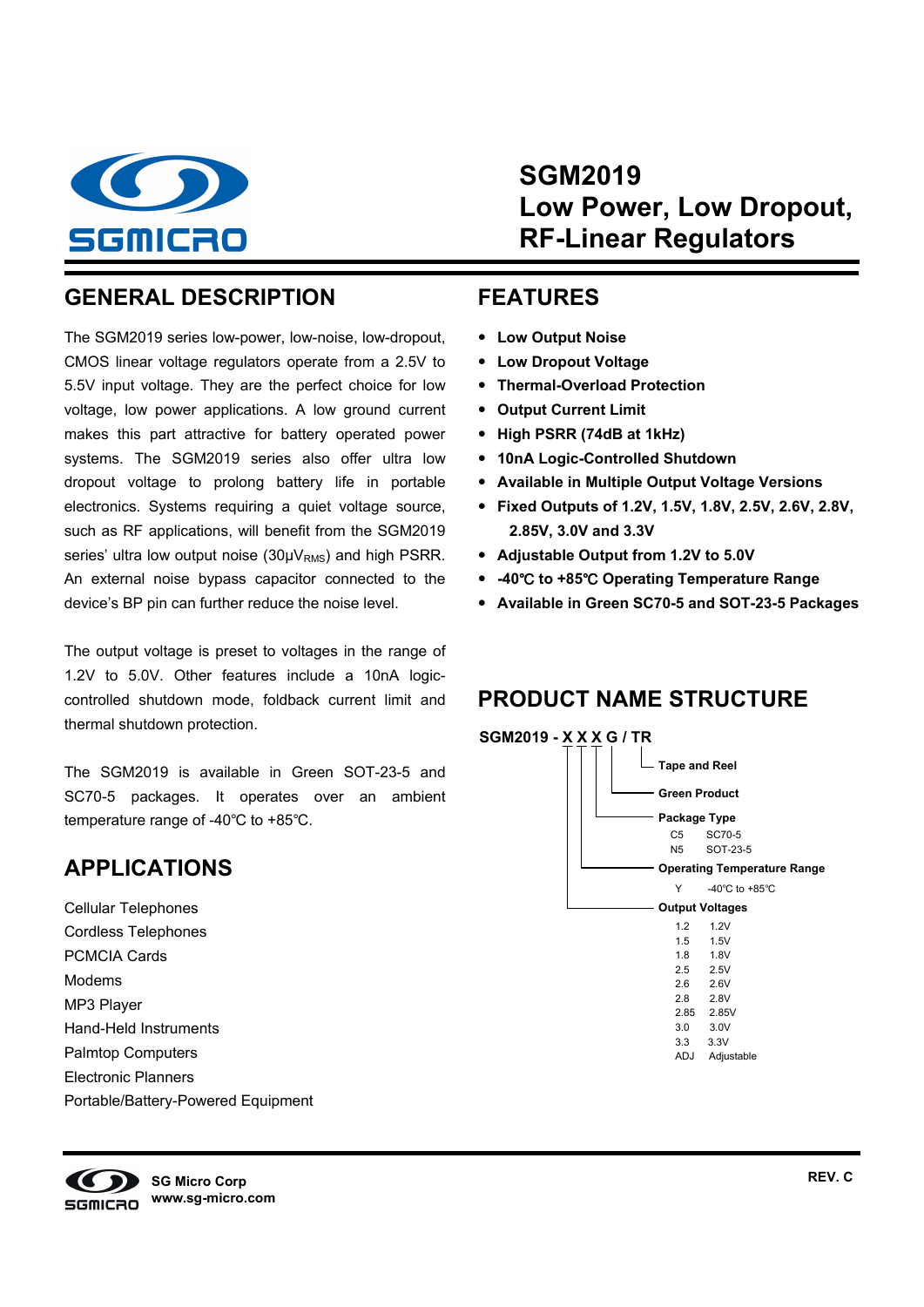#### **PIN CONFIGURATIONS** (TOP VIEW)



#### NOTES:

1. The location of pin 1 on the YJxx is determined by orienting the package marking as shown.

2. "xx" is the output voltage code. (For Example: when the output voltage is 1.8V, it is expressed as 18.)

#### **CAUTION**

This integrated circuit can be damaged by ESD if you don't pay attention to ESD protection. SGMICRO recommends that all integrated circuits be handled with appropriate precautions. Failure to observe proper handling and installation procedures can cause damage. ESD damage can range from subtle performance degradation to complete device failure. Precision integrated circuits may be more susceptible to damage because very small parametric changes could cause the device not to meet its published specifications.

SGMICRO reserves the right to make any change in circuit design, specification or other related things if necessary without notice at any time. Please contact SGMICRO sales office to get the latest datasheet.

## **Low Power, Low Dropout, RF-Linear Regulators**

#### **ABSOLUTE MAXIMUM RATINGS**

| Operating Temperature Range40°C to +85°C |
|------------------------------------------|
|                                          |
|                                          |
|                                          |
|                                          |
|                                          |
|                                          |
|                                          |

#### NOTE:

Stresses beyond those listed under "Absolute Maximum Ratings" may cause permanent damage to the device. These are stress ratings only, and functional operation of the device at these or any other conditions beyond those indicated in the operational sections of the specifications is not implied. Exposure to absolute maximum rating conditions for extended periods may affect device reliability.

## **PIN DESCRIPTION**

| <b>PIN</b>      | <b>NAME</b> | <b>FUNCTION</b>                                                                                                                             |  |  |  |
|-----------------|-------------|---------------------------------------------------------------------------------------------------------------------------------------------|--|--|--|
| SC70-5/SOT-23-5 |             |                                                                                                                                             |  |  |  |
|                 | IN          | Regulator Input. Supply voltage can range from 2.5V to 5.5V. Bypass with a 1µF<br>capacitor to GND.                                         |  |  |  |
| 2               | <b>GND</b>  | Ground.                                                                                                                                     |  |  |  |
| 3               | EN          | Shutdown Input. A logic low reduces the supply current to 10nA. Connect to IN for<br>normal operation.                                      |  |  |  |
| 4               | <b>BP</b>   | Reference-Noise Bypass (fixed voltage version only). Bypass with a low-leakage<br>0.01µF ceramic capacitor for reduced noise at the output. |  |  |  |
|                 | FB.         | Adjustable Voltage Version Only. This is used to set the output voltage of the device.                                                      |  |  |  |
| 5               | OUT         | <b>Regulator Output.</b>                                                                                                                    |  |  |  |

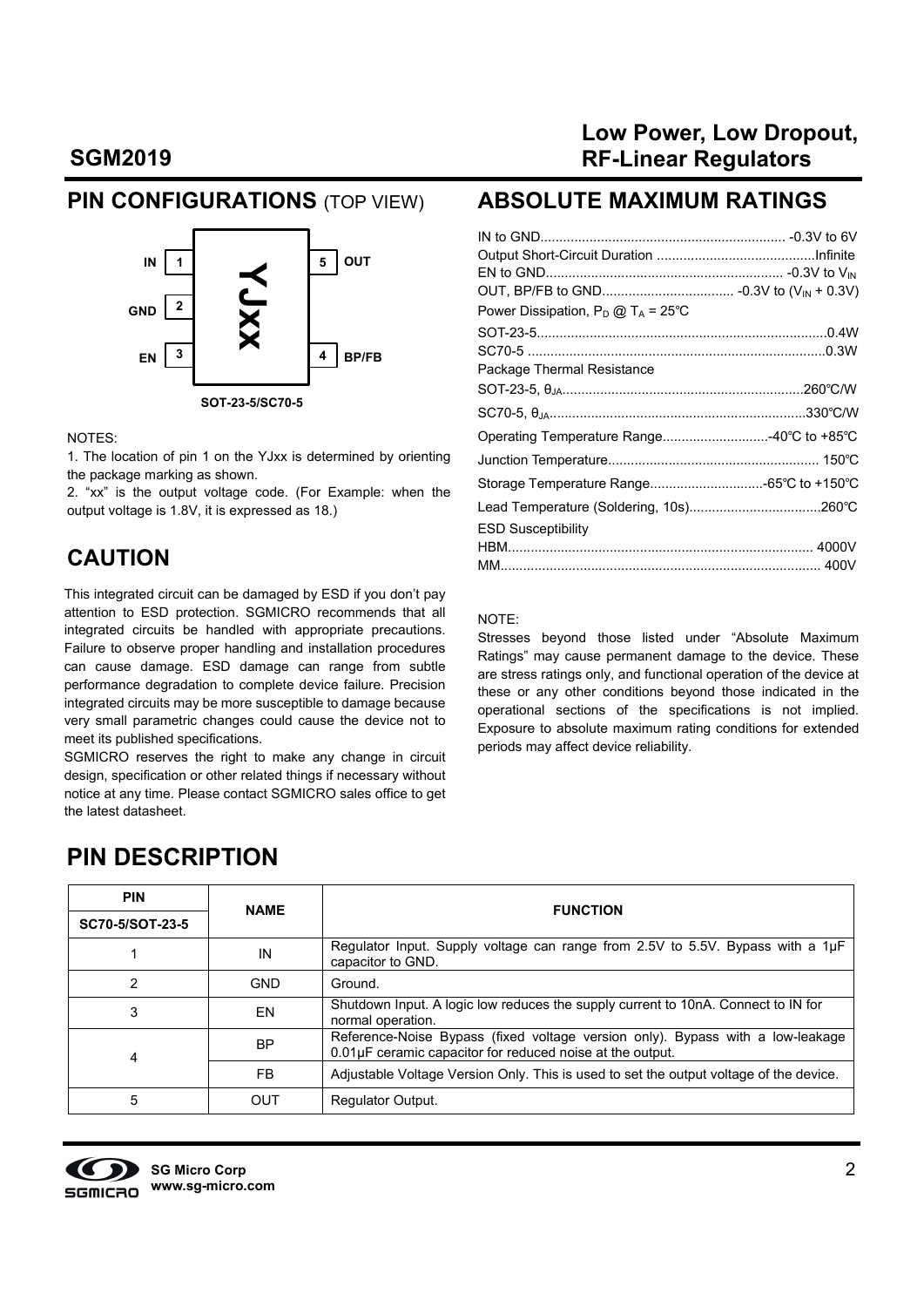## **Low Power, Low Dropout, RF-Linear Regulators**

# **ELECTRICAL CHARACTERISTICS**

 $(V_{IN} = V_{OUT (NOMINAL)} + 0.5V^{(1)}$ , Full = -40°C to +85°C, unless otherwise noted.)

| <b>PARAMETER</b>                       | <b>SYMBOL</b>            | <b>CONDITIONS</b>                                                                              |                 | <b>TEMP</b>     | <b>MIN</b> | <b>TYP</b> | <b>MAX</b>   | <b>UNITS</b>   |
|----------------------------------------|--------------------------|------------------------------------------------------------------------------------------------|-----------------|-----------------|------------|------------|--------------|----------------|
| Input Voltage                          | $V_{IN}$                 |                                                                                                |                 | $+25^{\circ}$ C | 2.5        |            | 5.5          | $\vee$         |
| Output Voltage Accuracy <sup>(1)</sup> |                          | $I_{\text{OUT}} = 0.1 \text{mA}$                                                               | $+25^{\circ}$ C | $-2.5$          |            | 2.5        | $\%$         |                |
|                                        |                          | SOT-23-5                                                                                       |                 |                 | 300        |            |              |                |
| Maximum Output Current <sup>(1)</sup>  |                          | $V_{OUT} = 1.2V, 1.5V, 1.8V, SC70-5$                                                           |                 | $+25^{\circ}$ C | 150        |            |              | mA             |
|                                        |                          | $V_{OUT}$ > 2V, SC70-5                                                                         |                 |                 | 250        |            |              |                |
| Current Limit <sup>(1)</sup>           | <b>LIM</b>               |                                                                                                |                 | $+25^{\circ}$ C | 310        | 500        |              | m <sub>A</sub> |
| <b>Ground Pin Current</b>              | $I_{\Omega}$             | No load, EN = 2V                                                                               |                 | $+25^{\circ}$ C |            | 100        | 200          | μA             |
|                                        |                          | $I_{OUT} = 1mA$                                                                                |                 |                 |            | 0.9        |              |                |
| Dropout Voltage <sup>(2)</sup>         |                          | $I_{\text{OUT}}$ = 300mA                                                                       |                 | $+25^{\circ}$ C |            | 270        | 400          | mV             |
| Line Regulation <sup>(1)</sup>         | $\Delta V_{LNR}$         | $V_{IN}$ = 2.5V or ( $V_{OUT}$ + 0.5V) to 5.5V,<br>$I_{OUT} = 1mA$                             | $+25^{\circ}$ C |                 | 0.02       | 0.05       | %N           |                |
|                                        | $\Delta V_{\text{LDR}}$  | $I_{\text{OUT}}$ =0.1mA to 300mA, $C_{\text{OUT}}$ = 1µF,<br>$V_{OUT} > 2V$                    |                 | $+25^{\circ}$ C |            | 0.002      | 0.005        | % /mA          |
| Load Regulation                        |                          | $I_{\text{OUT}}$ = 0.1 mA to 300 mA, $C_{\text{OUT}}$ = 1 $\mu$ F,<br>$V_{\text{OUT}} \leq 2V$ |                 |                 |            | 0.004      | 0.008        |                |
| Output Voltage Noise                   | $e_n$                    | $f = 10$ Hz to 100kHz, $C_{BP} = 0.01 \mu F$ ,<br>$C_{OUT} = 10 \mu F$                         |                 | $+25^{\circ}$ C |            | 30         |              | $\mu V_{RMS}$  |
|                                        | <b>PSRR</b>              | $C_{BP} = 0.1 \mu F$ , $I_{LOAD} = 50 \text{mA}$ ,                                             | $f = 217Hz$     | $+25^{\circ}$ C |            | 77         |              | dB             |
| Power Supply Rejection Ratio           |                          | $C_{\text{OUT}} = 1 \mu F$ , $V_{\text{IN}} = V_{\text{OUT}} + 1 V$                            | $f = 1kHz$      | $+25^{\circ}$ C |            | 74         |              | dB             |
| SHUTDOWN <sup>(3)</sup>                |                          |                                                                                                |                 |                 |            |            |              |                |
| <b>EN Input Threshold</b>              | V <sub>IH</sub>          | $V_{IN}$ = 2.5V to 5.5V, $V_{EN}$ = -0.3V to $V_{IN}$                                          |                 | Full            | 1.5        |            |              | $\vee$         |
|                                        | $V_{IL}$                 |                                                                                                |                 | Full            |            |            | 0.3          |                |
| <b>EN Input Bias Current</b>           |                          | $EN = 0V$ or $EN = 5.5V$                                                                       |                 | $+25^{\circ}$ C |            | 0.01       | $\mathbf{1}$ |                |
|                                        | I <sub>B(SHDN)</sub>     |                                                                                                |                 | Full            |            | 0.01       |              | μA             |
| Shutdown Supply Current                | $I_{Q(SHDN)}$            | $EN = 0.4V$                                                                                    |                 | Full            |            | 0.01       |              | μA             |
| Shutdown Exit Delay <sup>(4)</sup>     |                          | $C_{BP} = 0.01 \mu F$ , $C_{OUT} = 1 \mu F$ , No Load                                          | $+25^{\circ}$ C |                 | 30         |            | μs           |                |
| <b>THERMAL PROTECTION</b>              |                          |                                                                                                |                 |                 |            |            |              |                |
| Thermal Shutdown Temperature           | <b>T</b> <sub>SHDN</sub> |                                                                                                |                 |                 |            | 150        |              | $^{\circ}C$    |
| Thermal Shutdown Hysteresis            | $\Delta T_{\text{SHDN}}$ |                                                                                                |                 |                 |            | 15         |              | °C             |

NOTES:

1.  $V_{IN} = V_{OUT (NOMINAL)} + 0.5V$  or 2.5V, whichever is greater.

2. The dropout voltage is defined as  $V_{IN}$  -  $V_{OUT}$ , when  $V_{OUT}$  is 100mV below the value of  $V_{OUT}$  for  $V_{IN} = V_{OUT} + 0.5V$ . (Only applicable for  $V_{\text{OUT}} = +2.5V$  to +5.0V.)

3.  $V_{EN}$  = -0.3V to  $V_{IN}$ 

4. Time needed for  $V_{\text{OUT}}$  to reach 90% of final value.

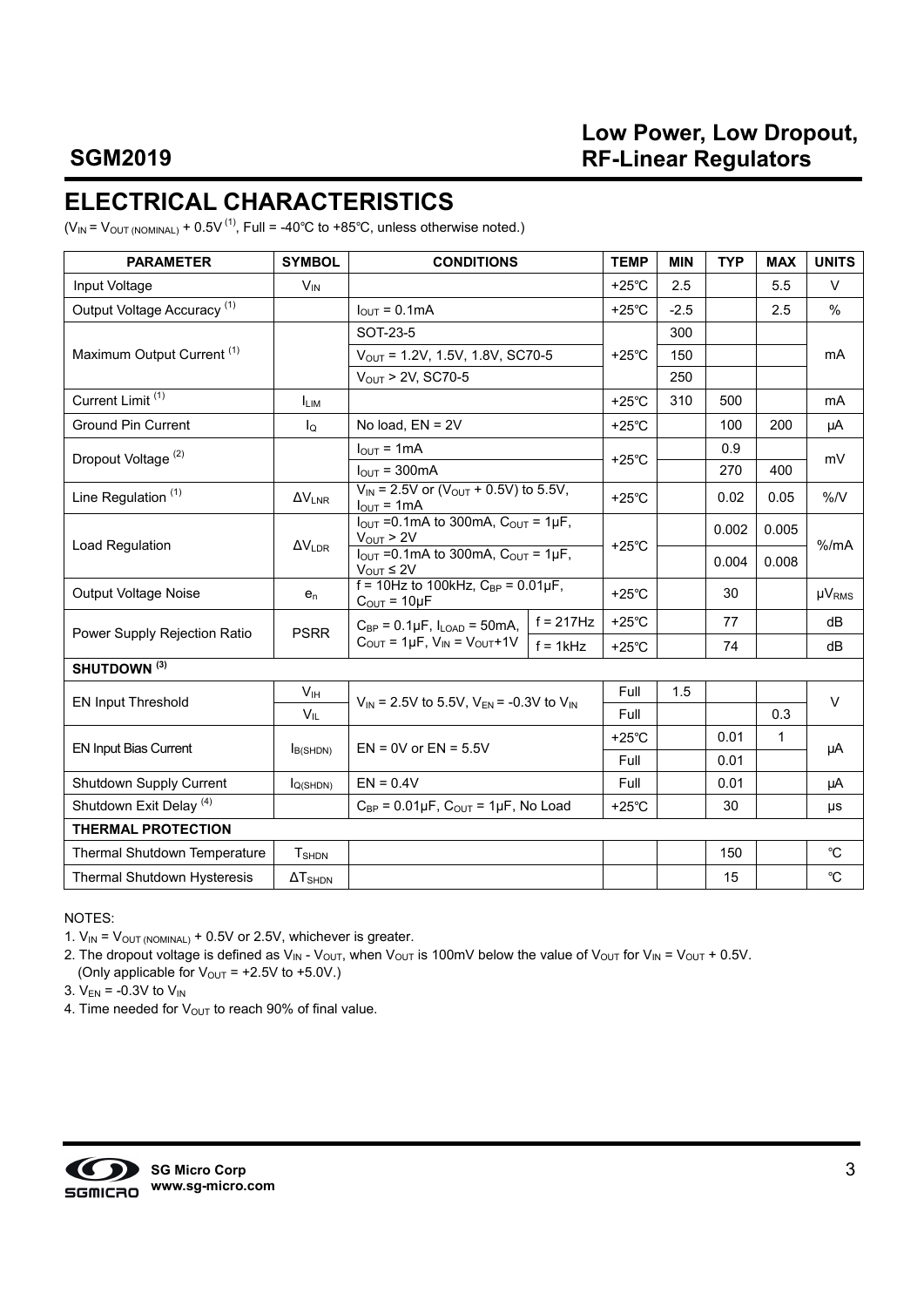# **TYPICAL APPLICATION CIRCUIT**



|               |                | Shutdown Exit Delay (µs)                         |                 | PSRR (dB) at 217Hz                                           |                            |                               |  |  |
|---------------|----------------|--------------------------------------------------|-----------------|--------------------------------------------------------------|----------------------------|-------------------------------|--|--|
| $C_{BP}$ (nF) |                | $V_{OUT}$ = 2.8V, $V_{IN}$ = 3.3V, EN = 0V to 2V |                 | $V_{\text{OUT}} = 2.8V, V_{\text{IN}} = V_{\text{OUT}} + 1V$ |                            |                               |  |  |
|               | $ILOAD$ = 50mA | $I_{\text{LOAD}}$ = 150mA                        | $ILOAD$ = 300mA | $II$ $_{QAD}$ = 50 mA                                        | $I_{\text{LOAD}}$ = 150 mA | $I1$ $_{\text{OAD}}$ = 300 mA |  |  |
| <b>None</b>   | 21.5           | 21.5                                             | 21              | 71.1                                                         | 64.4                       | 55.0                          |  |  |
| 0.001         | 21.5           | 21.5                                             | 22              | 71.1                                                         | 64.6                       | 55.1                          |  |  |
| 0.01          | 22             | 22.5                                             | 22.5            | 71.6                                                         | 64.7                       | 55.2                          |  |  |
| 0.1           | 22.5           | 23                                               | 23              | 71.7                                                         | 64.8                       | 55.4                          |  |  |
| 1             | 25             | 27                                               | 28.5            | 72.1                                                         | 65.2                       | 55.9                          |  |  |
| 10            | 30             | 35                                               | 39              | 74.3                                                         | 68.8                       | 59.6                          |  |  |
| 100           | 265            | 280                                              | 300             | 77.0                                                         | 73.7                       | 63.1                          |  |  |

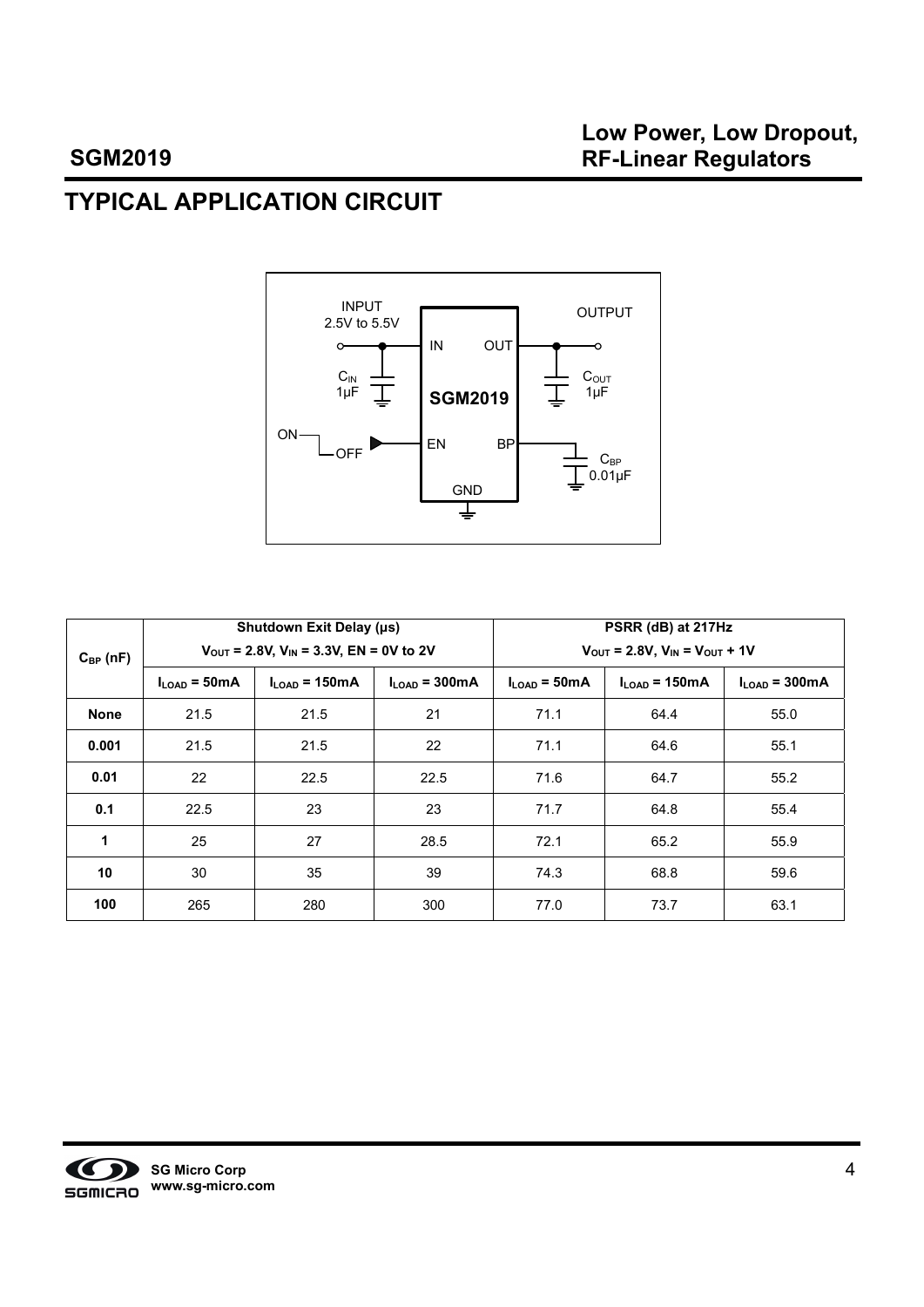# **TYPICAL APPLICATION CIRCUIT**



#### **Standard 1% Resistor Values for Common Output Voltages of Adjustable Voltage Version**

| $V_{OUT}(V)$ | $R_1(k\Omega)$ | $R_2(k\Omega)$ |
|--------------|----------------|----------------|
| 1.2          | 0              | 63.4           |
| 1.5          | 10.5           | 42.2           |
| 1.8          | 34             | 63.4           |
| 2.8          | 84.5           | 63.4           |
| 3.0          | 63.4           | 42.2           |
| 3.3          | 73.2           | 42.2           |
| 3.6          | 84.5           | 42.2           |
| 4.2          | 105            | 42.2           |

NOTE:  $V_{OUT} = (R_1 + R_2)/R_2 \times 1.207$ 

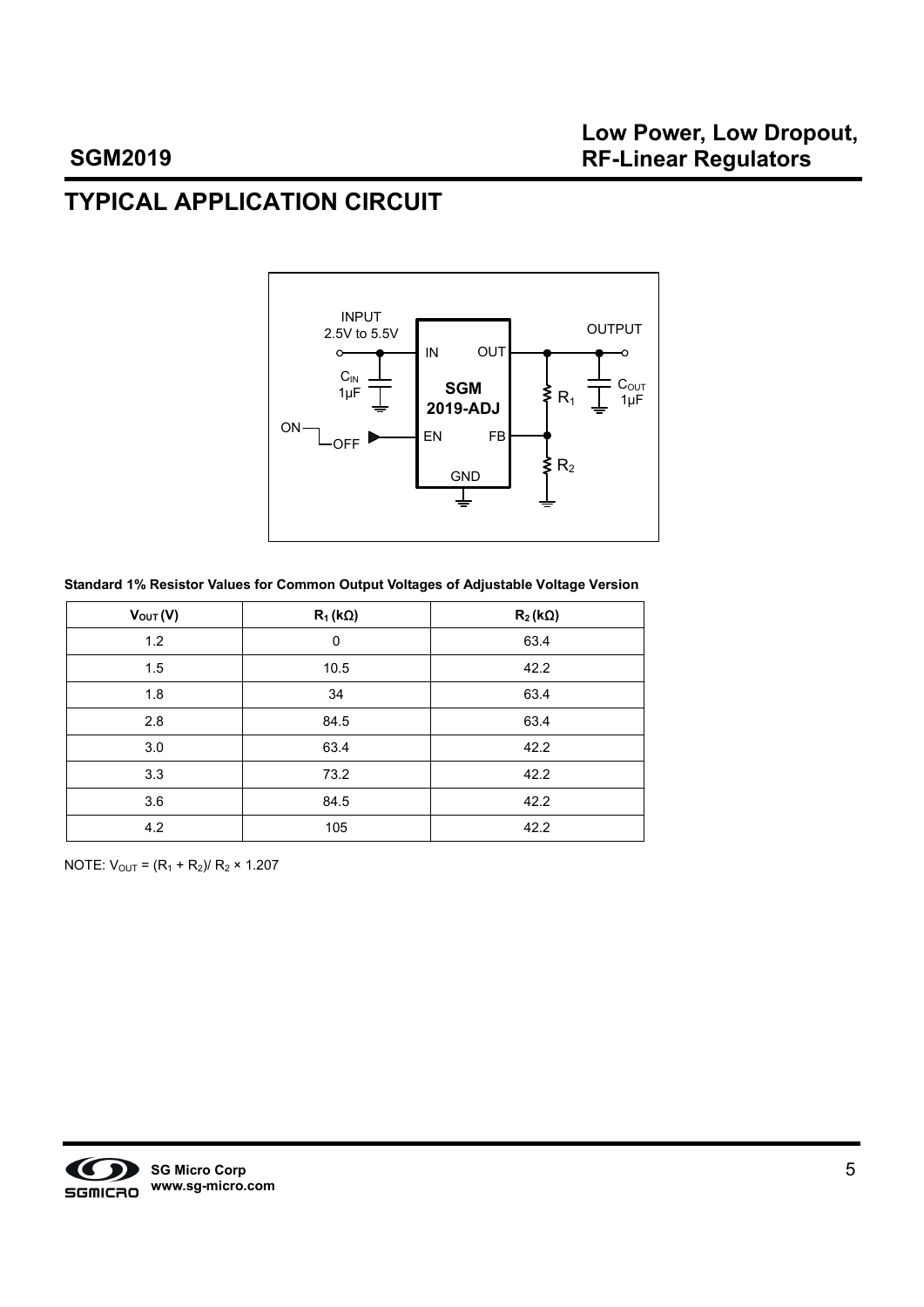## **Low Power, Low Dropout, RF-Linear Regulators**

# **TYPICAL PERFORMANCE CHARACTERISTICS**

 $V_{IN} = V_{OUT (NOMINAL)} + 0.5V$  or 2.5V (whichever is greater),  $C_{IN} = 1 \mu F$ ,  $C_{OUT} = 1 \mu F$ ,  $C_{BP} = 0.01 \mu F$ ,  $T_A = +25^{\circ}C$ , unless otherwise noted.



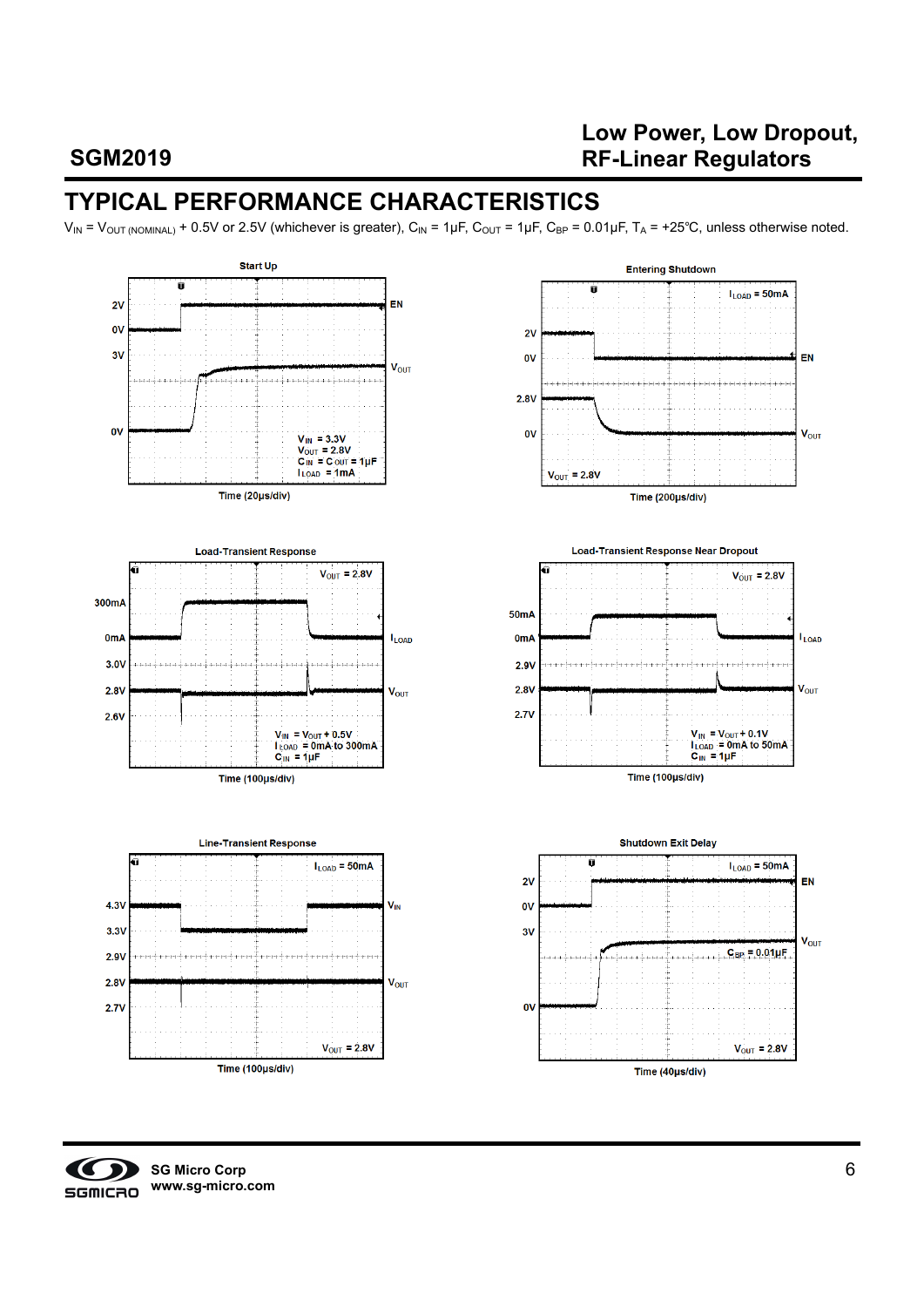## **Low Power, Low Dropout, RF-Linear Regulators**

# **TYPICAL PERFORMANCE CHARACTERISTICS**

 $V_{IN} = V_{OUT (NOMINAL)} + 0.5V$  or 2.5V (whichever is greater),  $C_{IN} = 1 \mu F$ ,  $C_{OUT} = 1 \mu F$ ,  $C_{BP} = 0.01 \mu F$ ,  $T_A = +25^{\circ}C$ , unless otherwise noted.

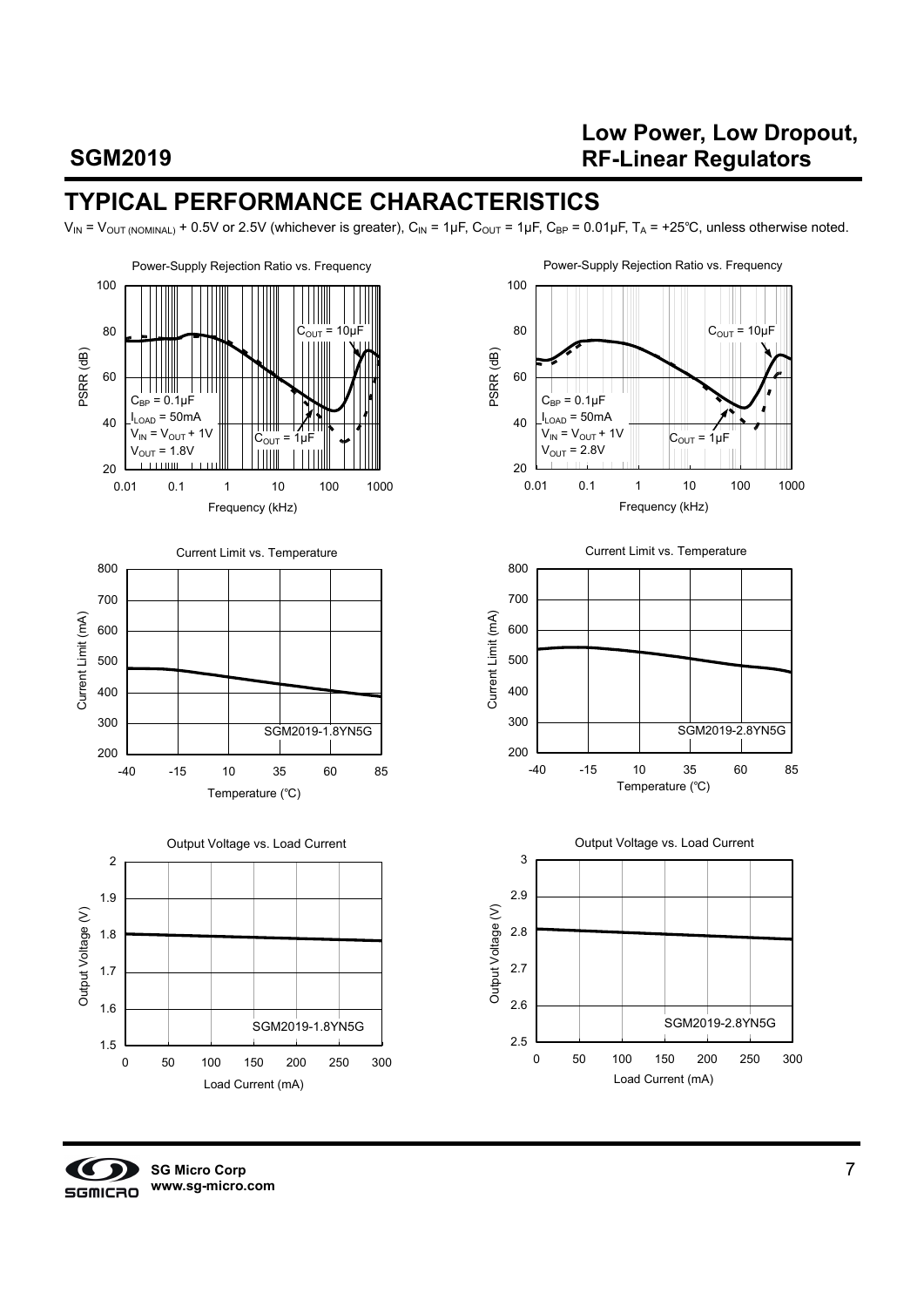## **Low Power, Low Dropout, RF-Linear Regulators**

## **TYPICAL PERFORMANCE CHARACTERISTICS**

 $V_{IN} = V_{OUT (NOMINAL)} + 0.5V$  or 2.5V (whichever is greater),  $C_{IN} = 1 \mu F$ ,  $C_{OUT} = 1 \mu F$ ,  $C_{BP} = 0.01 \mu F$ ,  $T_A = +25°C$ , unless otherwise noted.



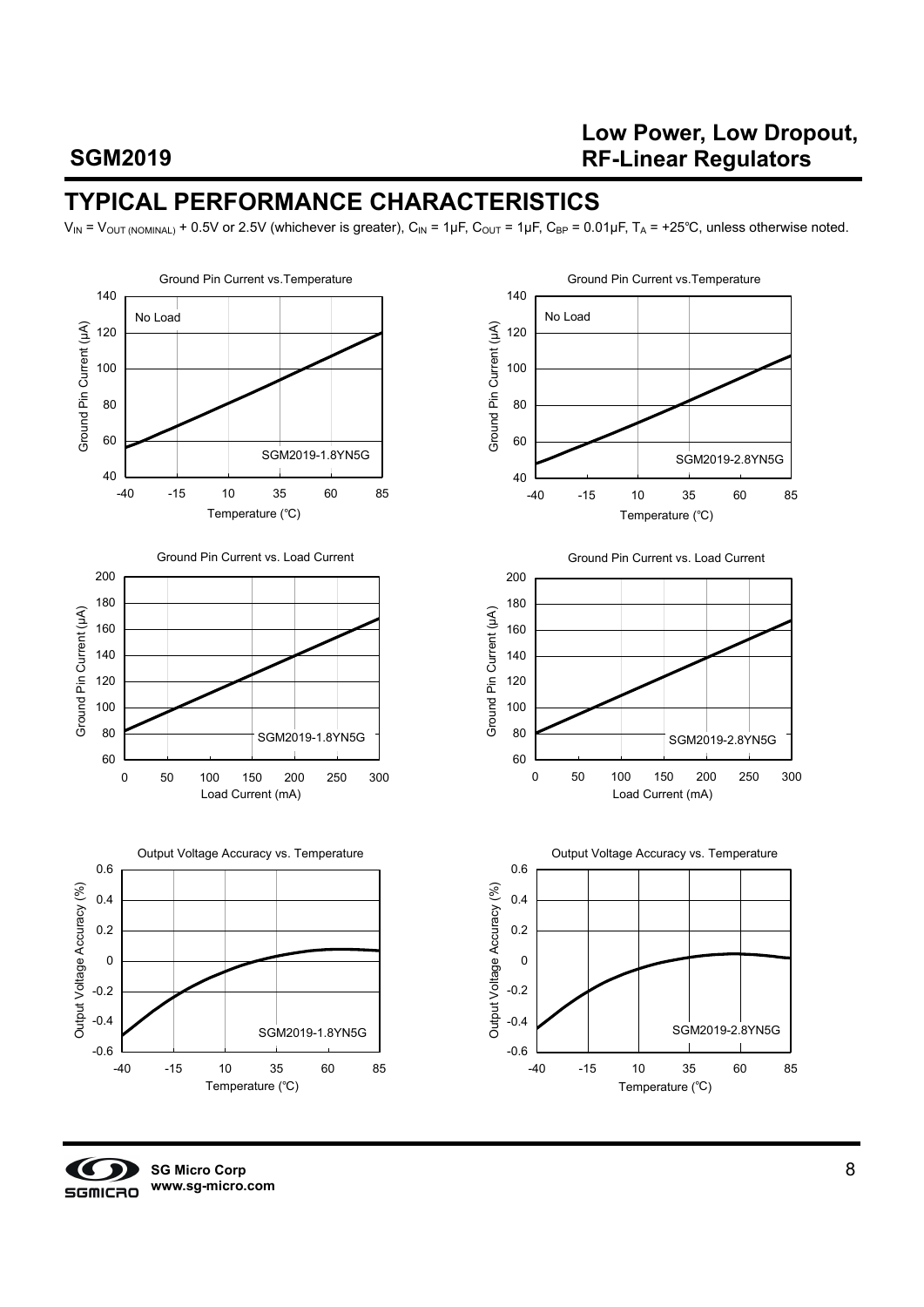## **Low Power, Low Dropout, RF-Linear Regulators**

## **TYPICAL PERFORMANCE CHARACTERISTICS**

 $V_{IN} = V_{OUT (NOMINAL)} + 0.5V$  or 2.5V (whichever is greater),  $C_{IN} = 1 \mu F$ ,  $C_{OUT} = 1 \mu F$ ,  $C_{BP} = 0.01 \mu F$ ,  $T_A = +25^{\circ}C$ , unless otherwise noted.





**SG Micro Corp www.sg-micro.com**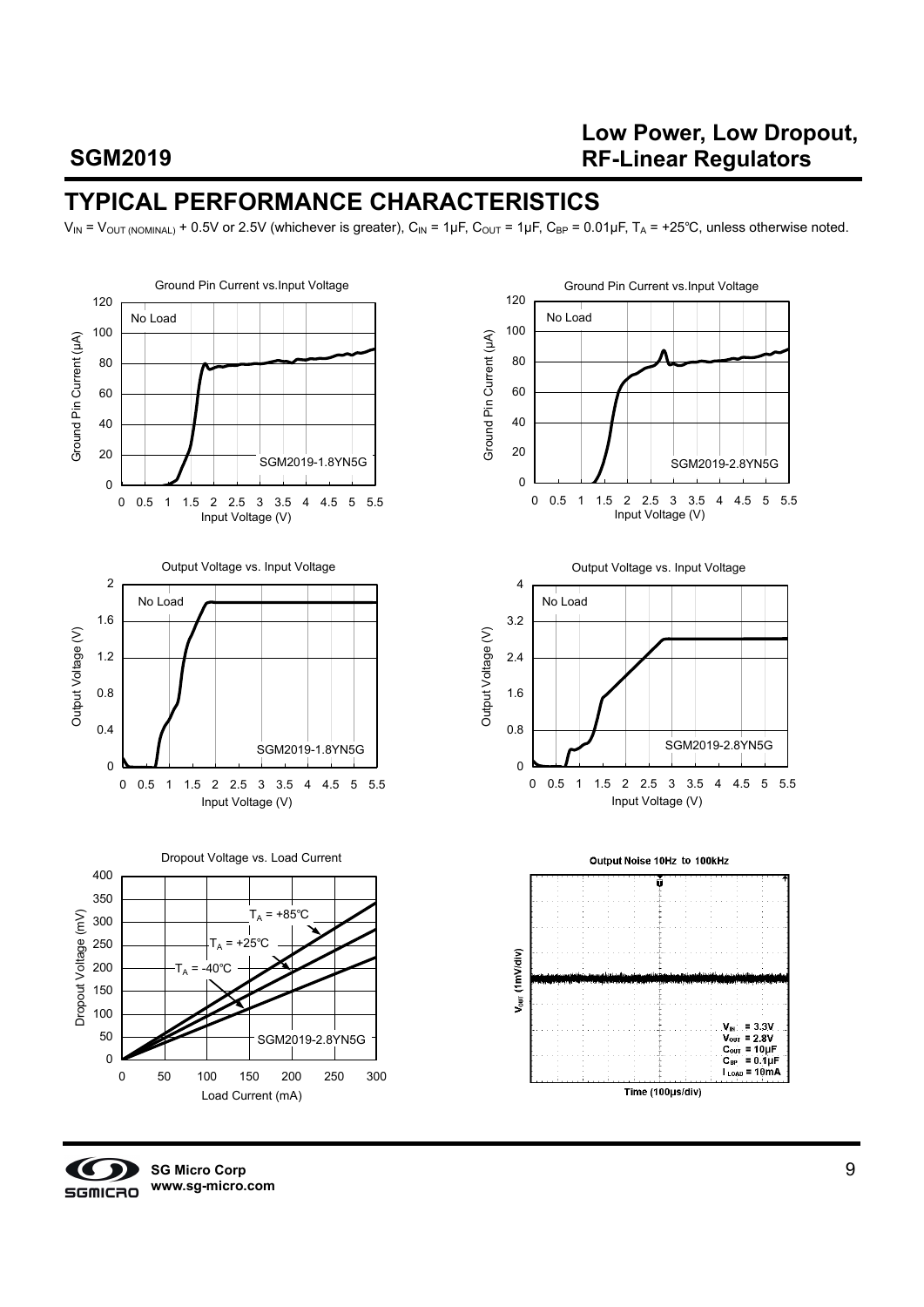## **Low Power, Low Dropout, RF-Linear Regulators**

## **TYPICAL PERFORMANCE CHARACTERISTICS**

 $V_{IN} = V_{OUT (NOMINAL)} + 0.5V$  or 2.5V (whichever is greater),  $C_{IN} = 1 \mu F$ ,  $C_{OUT} = 1 \mu F$ ,  $C_{BP} = 0.01 \mu F$ ,  $T_A = +25^{\circ}C$ , unless otherwise noted.





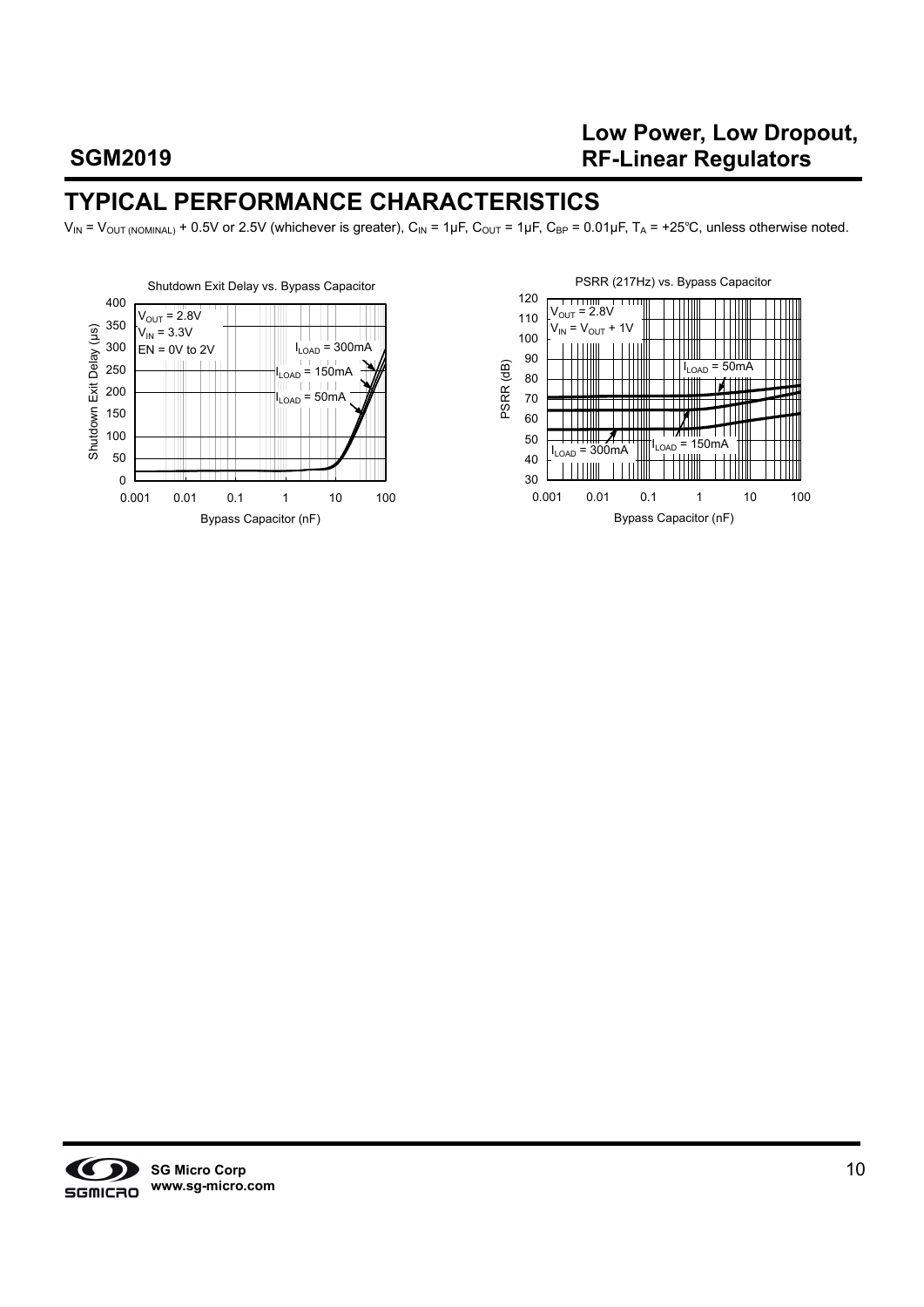## **Low Power, Low Dropout, RF-Linear Regulators**

# **APPLICATION NOTE**

When LDO is used in handheld products, attention must be paid to voltage spikes which could damage SGM2019. In such applications, voltage spikes will be generated at charger interface and  $V_{BUS}$  pin of USB interface when charger adapters and USB equipments are hot-plugged. Besides this, handheld products will be tested on the production line without battery. Test engineer will apply power from the connector pin which connects with positive pole of the battery. When external power supply is turned on suddenly, the voltage spikes will be generated at the battery connector. The voltage spikes will be very high, and it always exceeds the absolute maximum input voltage (6.0V) of LDO. In order to get robust design, design engineer needs to clear up this voltage spike. Zener diode is a cheap and effective solution to eliminate such voltage spike. For example, BZM55B5V6 is a 5.6V small package Zener diode which can be used to remove voltage spikes in cell phone designs. The schematic is shown below.

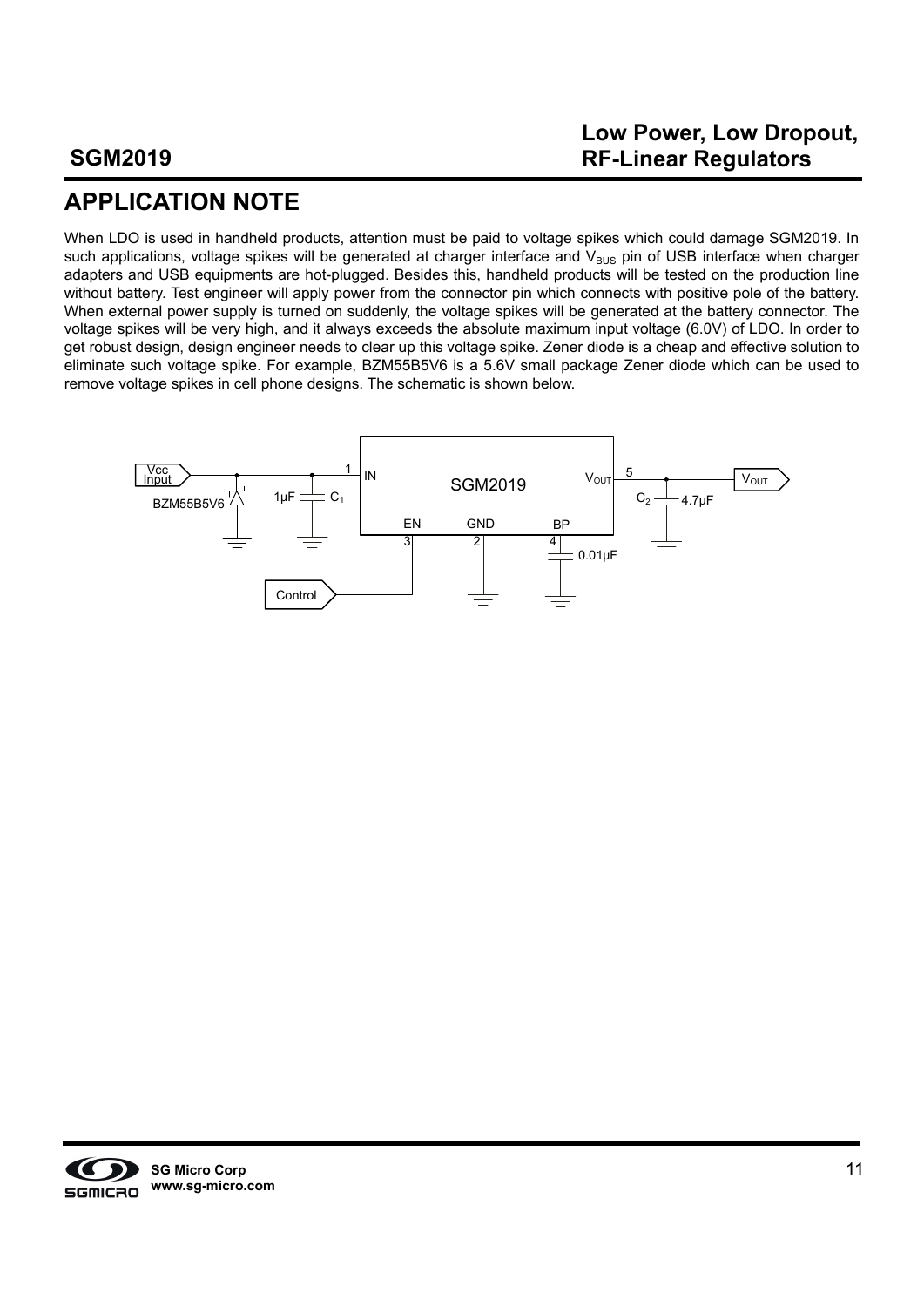## **Low Power, Low Dropout, RF-Linear Regulators**

# **EXPANDED ORDERING INFORMATION**

| <b>MODEL</b>       | $V_{\text{OUT}}(V)$ | PIN-<br><b>PACKAGE</b> | <b>ORDERING</b><br><b>NUMBER</b> | <b>PACKAGE</b><br><b>MARKING</b> | <b>PACKAGE</b><br><b>OPTION</b> |
|--------------------|---------------------|------------------------|----------------------------------|----------------------------------|---------------------------------|
| SGM2019-1.2        | 1.2V                | <b>SOT-23-5</b>        | <b>SGM2019-1.2YN5G/TR</b>        | <b>YJ12</b>                      | Tape and Reel, 3000             |
| SGM2019-1.2        | 1.2V                | <b>SC70-5</b>          | SGM2019-1.2YC5G/TR               | <b>YJ12</b>                      | Tape and Reel, 3000             |
| SGM2019-1.5        | 1.5V                | <b>SOT-23-5</b>        | <b>SGM2019-1.5YN5G/TR</b>        | <b>YJ15</b>                      | Tape and Reel, 3000             |
| SGM2019-1.5        | 1.5V                | <b>SC70-5</b>          | <b>SGM2019-1.5YC5G/TR</b>        | <b>YJ15</b>                      | Tape and Reel, 3000             |
| SGM2019-1.8        | 1.8V                | <b>SOT-23-5</b>        | <b>SGM2019-1.8YN5G/TR</b>        | <b>YJ18</b>                      | Tape and Reel, 3000             |
| SGM2019-1.8        | 1.8V                | <b>SC70-5</b>          | <b>SGM2019-1.8YC5G/TR</b>        | <b>YJ18</b>                      | Tape and Reel, 3000             |
| SGM2019-2.5        | 2.5V                | <b>SOT-23-5</b>        | <b>SGM2019-2.5YN5G/TR</b>        | <b>YJ25</b>                      | Tape and Reel, 3000             |
| SGM2019-2.5        | 2.5V                | <b>SC70-5</b>          | <b>SGM2019-2.5YC5G/TR</b>        | <b>YJ25</b>                      | Tape and Reel, 3000             |
| SGM2019-2.6        | 2.6V                | <b>SOT-23-5</b>        | <b>SGM2019-2.6YN5G/TR</b>        | <b>YJ26</b>                      | Tape and Reel, 3000             |
| SGM2019-2.6        | 2.6V                | <b>SC70-5</b>          | <b>SGM2019-2.6YC5G/TR</b>        | <b>YJ26</b>                      | Tape and Reel, 3000             |
| SGM2019-2.8        | 2.8V                | <b>SOT-23-5</b>        | <b>SGM2019-2.8YN5G/TR</b>        | <b>YJ28</b>                      | Tape and Reel, 3000             |
| SGM2019-2.8        | 2.8V                | <b>SC70-5</b>          | SGM2019-2.8YC5G/TR               | <b>YJ28</b>                      | Tape and Reel, 3000             |
| SGM2019-2.85       | 2.85V               | <b>SOT-23-5</b>        | SGM2019-2.85YN5G/TR              | YJ2J                             | Tape and Reel, 3000             |
| SGM2019-2.85       | 2.85V               | <b>SC70-5</b>          | SGM2019-2.85YC5G/TR              | YJ2J                             | Tape and Reel, 3000             |
| SGM2019-3.0        | 3.0V                | <b>SOT-23-5</b>        | <b>SGM2019-3.0YN5G/TR</b>        | <b>YJ30</b>                      | Tape and Reel, 3000             |
| SGM2019-3.0        | 3.0V                | <b>SC70-5</b>          | <b>SGM2019-3.0YC5G/TR</b>        | <b>YJ30</b>                      | Tape and Reel, 3000             |
| SGM2019-3.3        | 3.3V                | <b>SOT-23-5</b>        | <b>SGM2019-3.3YN5G/TR</b>        | <b>YJ33</b>                      | Tape and Reel, 3000             |
| SGM2019-3.3        | 3.3V                | <b>SC70-5</b>          | SGM2019-3.3YC5G/TR               | <b>YJ33</b>                      | Tape and Reel, 3000             |
| <b>SGM2019-ADJ</b> | adjustable          | <b>SOT-23-5</b>        | SGM2019-ADJYN5G/TR               | <b>AALY</b>                      | Tape and Reel, 3000             |
| <b>SGM2019-ADJ</b> | adjustable          | <b>SC70-5</b>          | SGM2019-ADJYC5G/TR               | <b>AALY</b>                      | Tape and Reel, 3000             |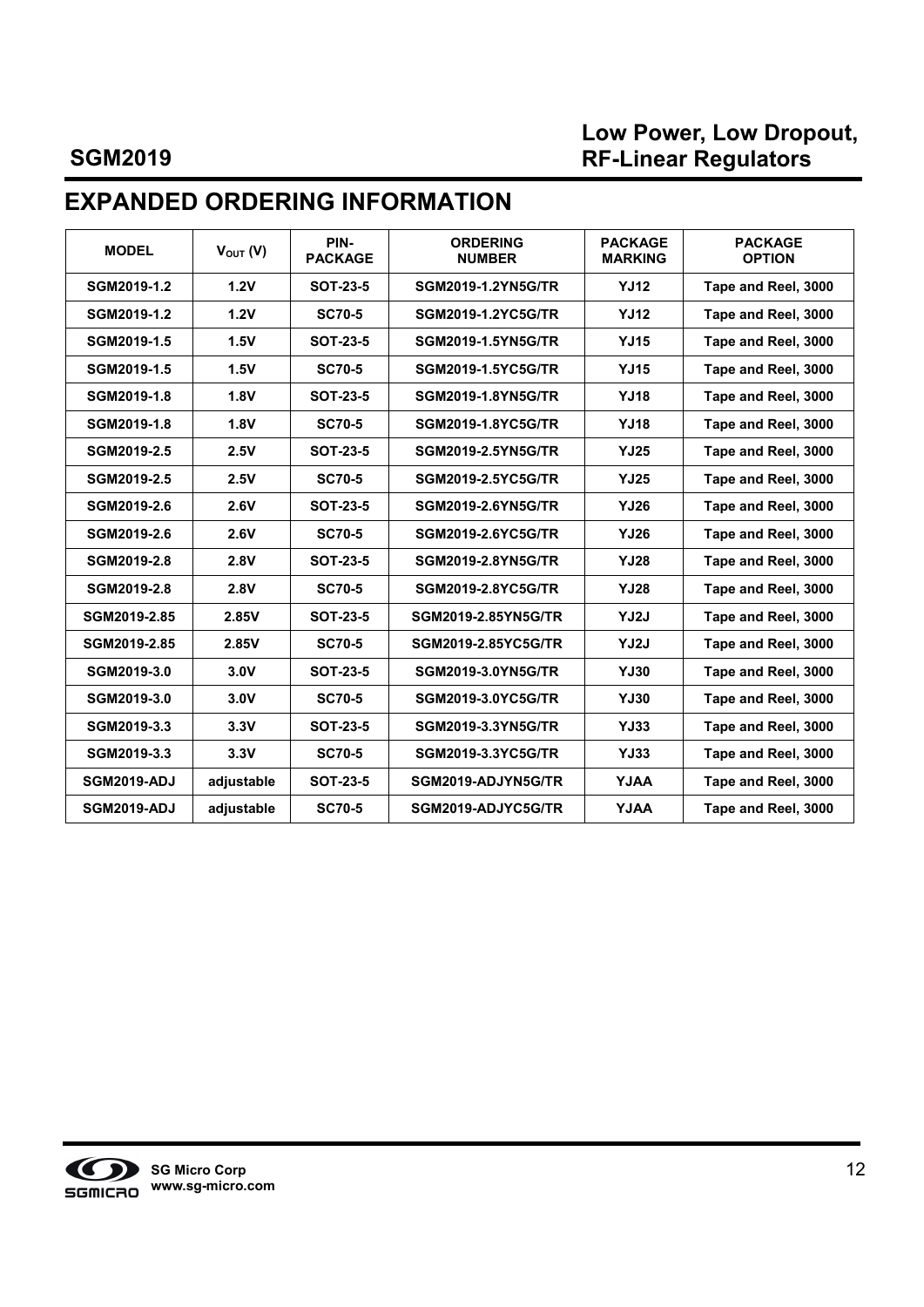# **PACKAGE OUTLINE DIMENSIONS**

**SC70-5** 





**RECOMMENDED LAND PATTERN** (Unit: mm)





| Symbol |            | <b>Dimensions</b><br>In Millimeters | <b>Dimensions</b><br>In Inches |             |  |  |
|--------|------------|-------------------------------------|--------------------------------|-------------|--|--|
|        | <b>MIN</b> | <b>MAX</b>                          | <b>MIN</b>                     | <b>MAX</b>  |  |  |
| A      | 0.900      | 1.100                               | 0.035                          | 0.043       |  |  |
| A1     | 0.000      | 0.100                               | 0.000                          | 0.004       |  |  |
| A2     | 0.900      | 1.000                               | 0.035                          | 0.039       |  |  |
| b      | 0.150      | 0.350                               | 0.006                          | 0.014       |  |  |
| c      | 0.080      | 0.150                               | 0.003                          | 0.006       |  |  |
| D      | 2.000      | 2.200                               | 0.079                          | 0.087       |  |  |
| Е      | 1.150      | 1.350                               | 0.045                          | 0.053       |  |  |
| E1     | 2.150      | 2.450                               | 0.085                          | 0.096       |  |  |
| e      |            | 0.65 TYP                            |                                | 0.026 TYP   |  |  |
| e1     |            | 1.300 BSC                           |                                | 0.051 BSC   |  |  |
| L      | 0.525 REF  |                                     |                                | 0.021 REF   |  |  |
| L1     | 0.260      | 0.460                               | 0.010                          | 0.018       |  |  |
| θ      | 0°         | $8^{\circ}$                         | $0^{\circ}$                    | $8^{\circ}$ |  |  |

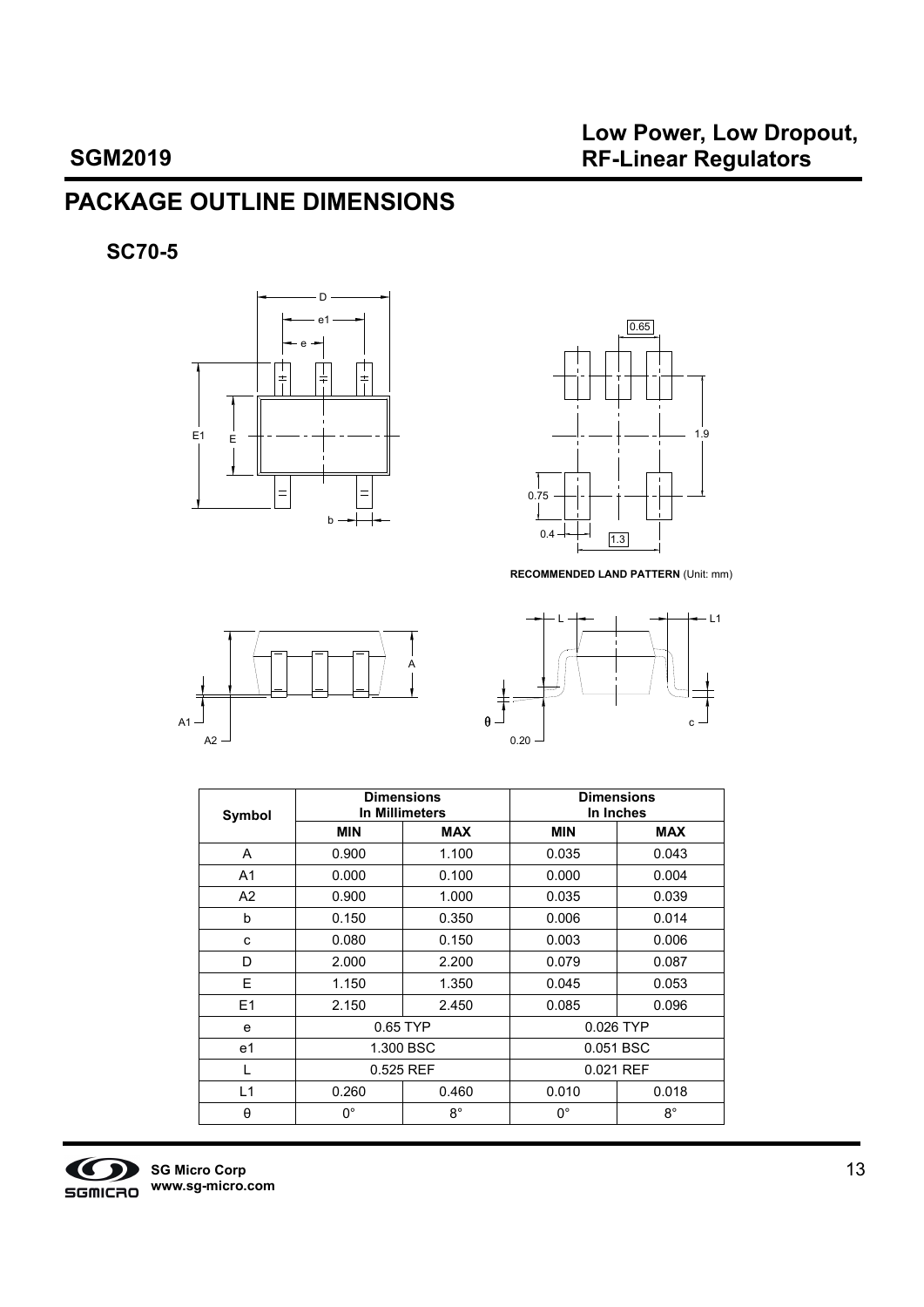# **PACKAGE OUTLINE DIMENSIONS**

**SOT-23-5** 





**RECOMMENDED LAND PATTERN** (Unit: mm)





| Symbol |                | <b>Dimensions</b><br>In Millimeters |            | <b>Dimensions</b><br>In Inches |
|--------|----------------|-------------------------------------|------------|--------------------------------|
|        | <b>MIN</b>     | <b>MAX</b>                          | <b>MIN</b> | <b>MAX</b>                     |
| A      | 1.050          | 1.250                               | 0.041      | 0.049                          |
| A1     | 0.000          | 0.100                               | 0.000      | 0.004                          |
| A2     | 1.050          | 1.150                               | 0.041      | 0.045                          |
| b      | 0.300          | 0.500                               | 0.012      | 0.020                          |
| c      | 0.100<br>0.200 |                                     | 0.004      | 0.008                          |
| D      | 2.820          | 3.020                               | 0.111      | 0.119                          |
| Е      | 1.500          | 1.700                               | 0.059      | 0.067                          |
| E1     | 2.650          | 2.950                               | 0.104      | 0.116                          |
| e      |                | 0.950 BSC                           |            | 0.037 BSC                      |
| e1     |                | 1.900 BSC                           |            | 0.075 BSC                      |
| L      | 0.300          | 0.600                               | 0.012      | 0.024                          |
| θ      | $0^{\circ}$    | $8^{\circ}$                         | 0°         | $8^{\circ}$                    |

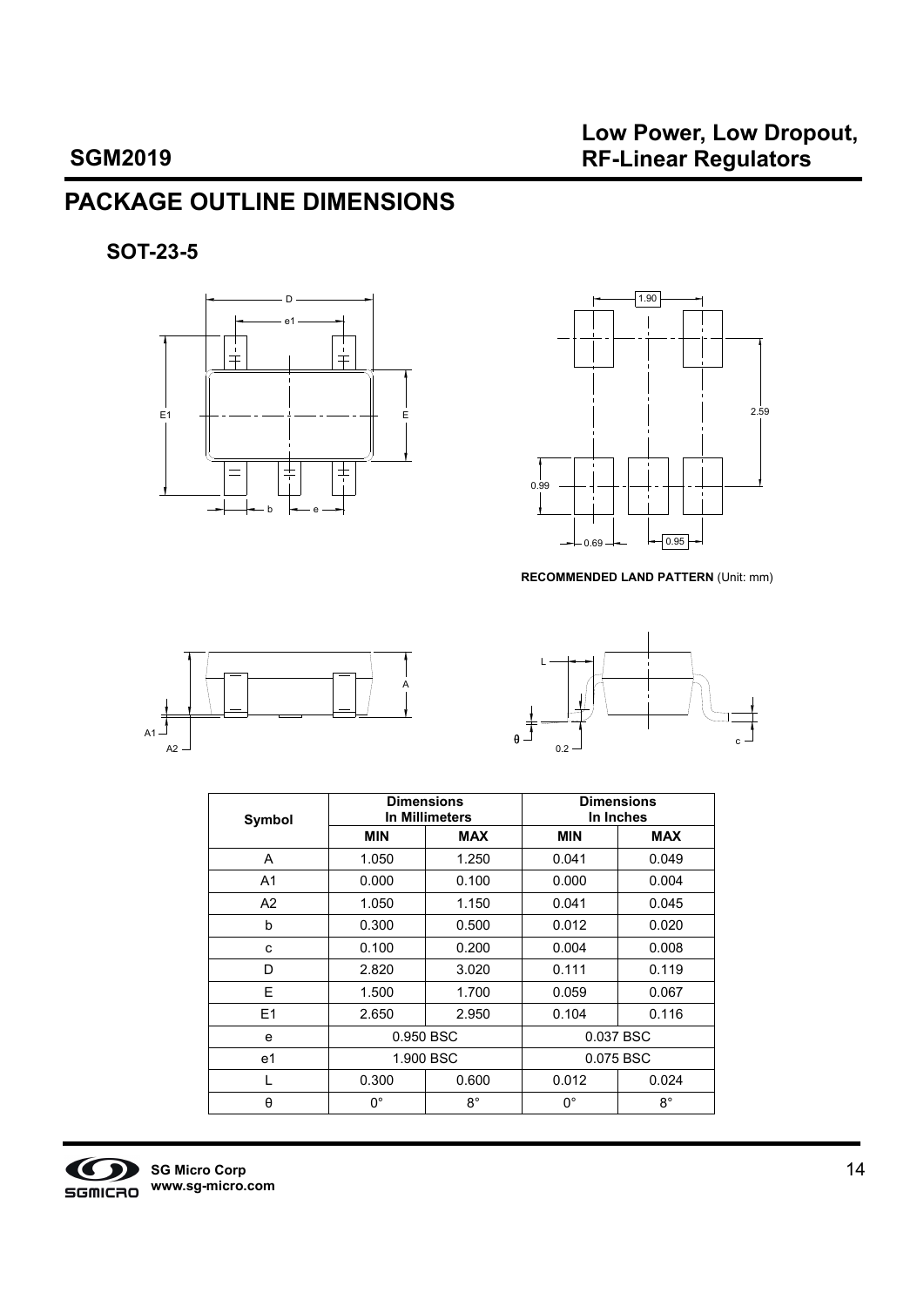# **TAPE AND REEL INFORMATION**

#### **REEL DIMENSIONS**



NOTE: The picture is only for reference. Please make the object as the standard.

#### **KEY PARAMETER LIST OF TAPE AND REEL**

| Package Type | <b>Reel Diameter</b> | <b>Reel Width</b><br>W <sub>1</sub><br>(mm) | A0<br>(mm) | B <sub>0</sub><br>(mm) | K <sub>0</sub><br>(mm) | P <sub>0</sub><br>(mm) | P <sub>1</sub><br>(mm) | P <sub>2</sub><br>(mm) | W<br>(mm) | Pin1<br>Quadrant |
|--------------|----------------------|---------------------------------------------|------------|------------------------|------------------------|------------------------|------------------------|------------------------|-----------|------------------|
| SC70-5       | 7"                   | 9.5                                         | 2.25       | 2.55                   | .20                    | 4.0                    | 4.0                    | 2.0                    | 8.0       | Q3               |
| SOT-23-5     | 7"                   | 9.5                                         | 3.2        | 3.2                    | 1.4                    | 4.0                    | 4.0                    | 2.0                    | 8.0       | Q3               |